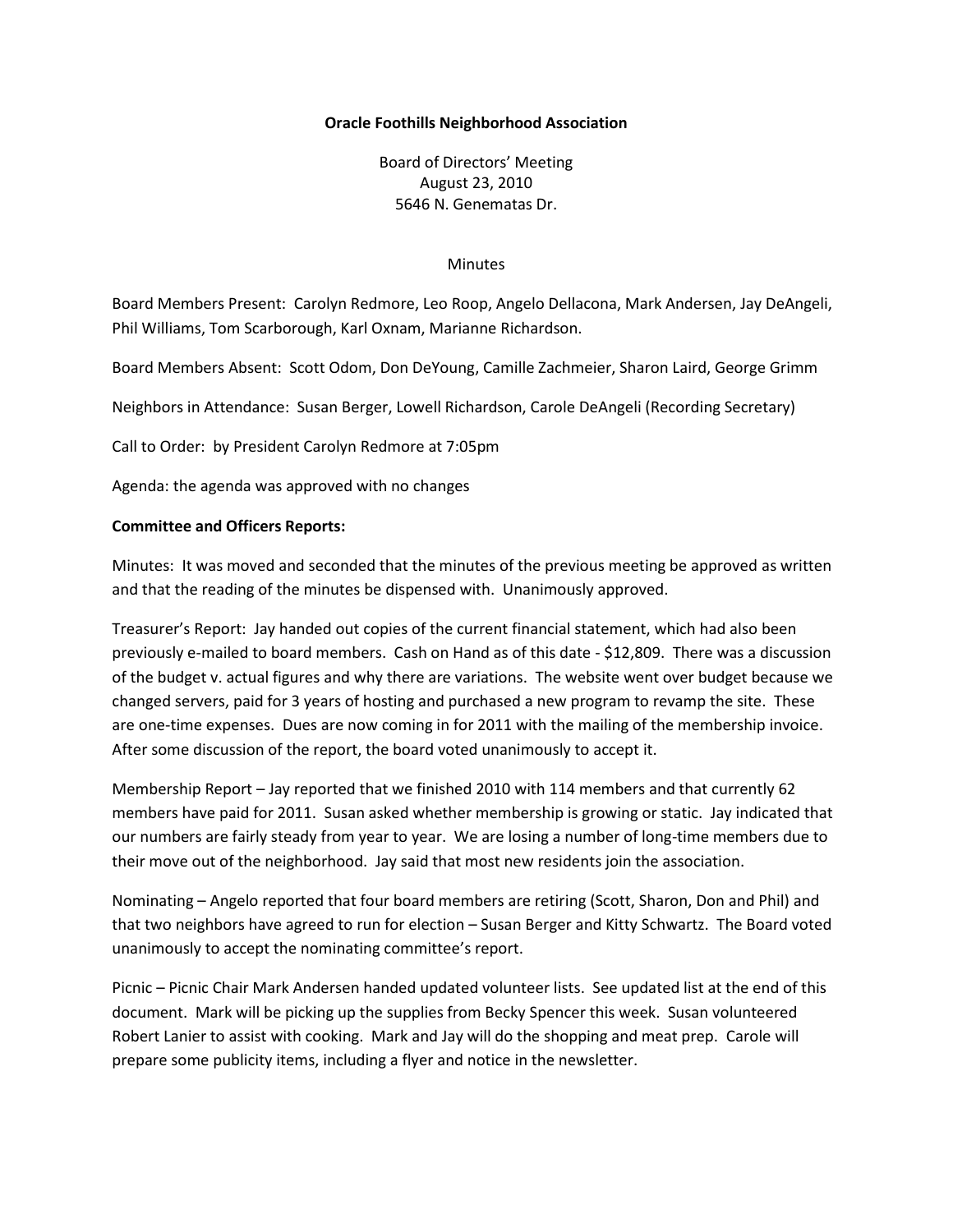Hospitality – Carole reported that there are several new neighbors, including Don Schneider and Burton Rogers. The new neighbors next to Leo have already moved out. Carole asked the Board members to let her know of any new neighbors.

Website: As Jay mentioned earlier, we did find a new host for our website (Go Daddy) and purchased a program to create the new site. Mark has been assisting Carole in setting up the site. Carole asked all Board members to look at the site and give her some feedback.

Newsletter – The next newsletter will be out in early September and will include the list of Board candidates.

Neighborhood Watch – Bente Jensen and Jacki Elder have agreed to be the new Area Leaders. Carolyn said that they will have an update at the Annual Meeting.

## **Old Business**

Annual Meeting – Susan informed the group that the meeting had been scheduled for Yom Kippur, the holiest day on the Jewish calendar. The Board discussed the possibility of moving the meeting forward or back, but Carolyn was not available for those dates, so we will not change the meeting this year. For next year, however, the Board will be more aware of this conflict. Carole has arranged for Liz Bernays and Brad Holland to speak at the meeting. Angelo said he and Carol would assist with clean-up. Jay reminded Carolyn that she had offered to find dinners for drawing prizes. After some discussion, Carolyn agreed to contact Chef Alisah, a nearby restaurant, Angelo will talk to Guisseppe's, Susan will try to get dinners from Jax, Marianne will ask the Tucson Museum of Art for a donation of a membership, and Carole will request the same from Tohono Chul.

Audit Committee – Leo and Camille will conduct the audit of the association books between 9/1 and 9/18.

Donation Request – Carolyn received information about the YARDS program sponsored by Tucson Clean and Beautiful, and she read the mission statement to the group. It is an alternative to juvenile detention, training youth in landscape maintenance and design. Some of those in the program are now entering jobs programs in landscaping. Money for a matching grant still needs donations. It was moved and seconded and unanimously approved that OFNA would donate \$200 after the start of the new fiscal year.

### **New Business**

Signs – Carolyn reported that she had received a call from Pima County informing her that our meeting signs must be removed from the county signs. Angelo then removed the signs. Jay spoke to the Sign people in the county and explained our use of the signs. He said that the sign people were in the neighborhood as a result of some graffiti on county signs.

Next Meeting – the next meeting will be held on September  $18<sup>th</sup>$ , following the Annual Meeting.